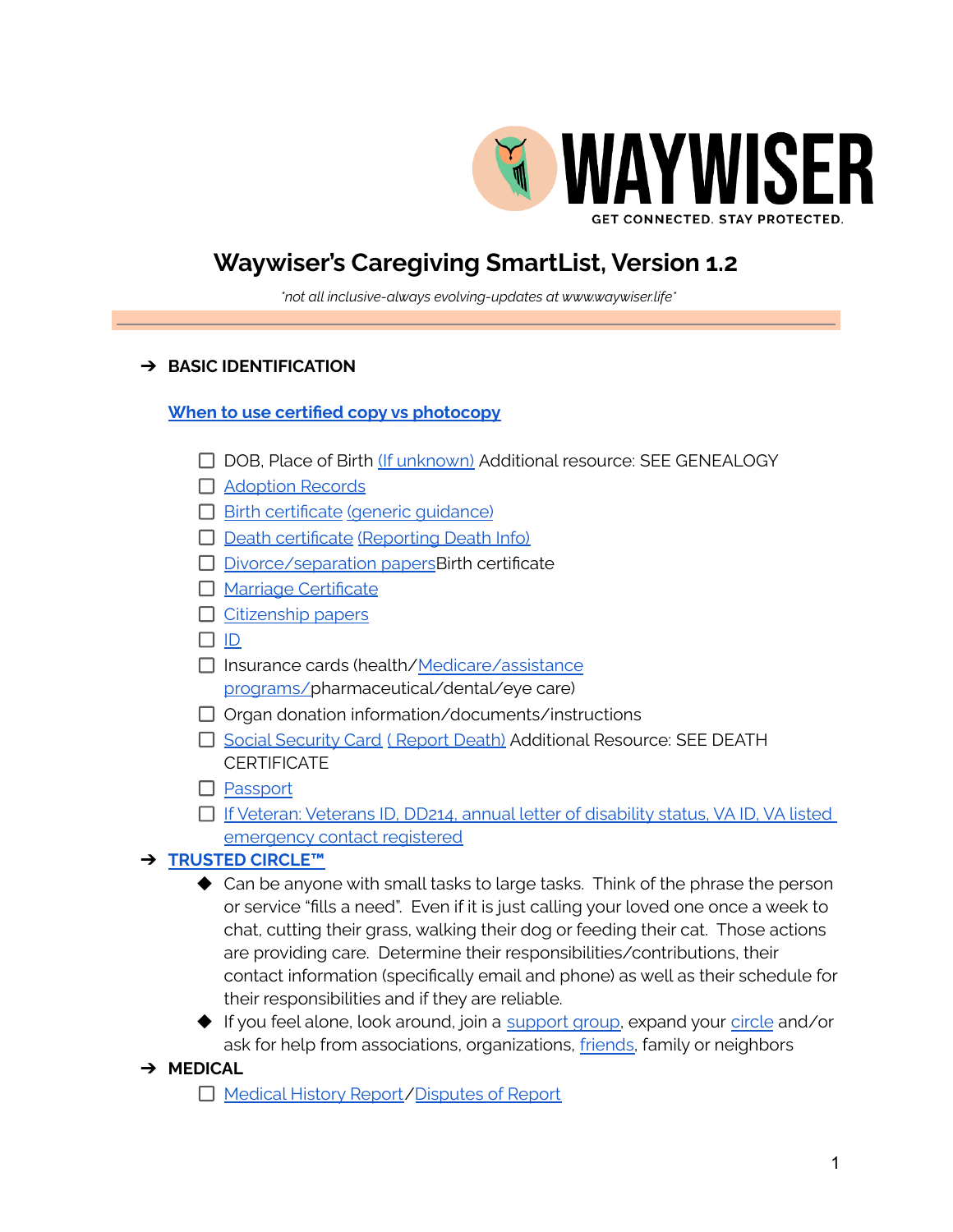- $\Box$  Medication list, prescribers, pharmacy who fills each medication, refill instructions, lab work required on routine basis *(Tip: contact the pharmacy you find on pill bottles in your loved ones home, or suspect they use to determine if they pick up there)*
- $\Box$  Routine check up [appointments,](https://www.aarp.org/health/conditions-treatments/info-2019/how-often-you-should-visit-doctor.html) medical condition related check ups needed with specialists
- $\Box$  Types of hardware in body for joint replacements or repairs
- $\Box$  Surgeries with dates and what done, Bonus Info: Physician who did surgery
- $\Box$  Medical conditions, Bonus Info: who diagnosed
- $\Box$  Contacts for vendors for medical equipment (oxygen, wound supplies)
- □ Allergies (medication, substances and/or food), Bonus Info: Allergy vs Sensitivity/Intolerance for each
- $\Box$  Immunization records and schedule for future vaccinations
- □ COVID card, if contracted COVID, dates of positive test and last day of symptoms for each time
- $\Box$  Know/collect CDC updated/current guidelines on isolation and quarantine for COVID to help with planning of care for your loved one
- □ Details of incidents/accidents/use of ER or other health services for accidents
- $\Box$  Notes on calls or messages from staff of senior living entity to report an event that is mandated to be reported: Who called, when and what they informed you of
- $\Box$  Living Will
- □ Advance Directive
- $\Box$  Do Not Resuscitate form
- $\Box$  Health Care or Durable Power of Attorney
- $\Box$  Mental Health Power of Attorney
- $\Box$  Body Donation to Science wishes/forms/contact information (If the donation institution requires additional storage prior to donation pickup, this is an extra and high cost. Some institutions allow for a pre-pay of this service. Contact Information for that funeral home or mortuary for body storage prior to donation)
- $\Box$  Meals, recipes, meal schedule, who will grocery shop, when will they shop, who will assist with leftover storage for each meal, who will stock and clean out refrigerator/freezer, special diets (appointments for, prescriptions, diet modification substances such as thickener, special consistency requirements, [adaptive](https://waywiser.life/wordtothewise/best-adaptive-utensils/) utensils); if they do not eat, how will you know, who needs to know, what will happen? *(TIp: Make a list of easy to [prepare](https://waywiser.life/wordtothewise/understanding-the-food-groups/) meats, sides, desert, beverages that the person likes and can be [interchanged](https://waywiser.life/wordtothewise/understanding-the-food-groups/) with each other. Make it a recurring menu with catchy titles such as Fish Fridays, Taco Tuesdays,*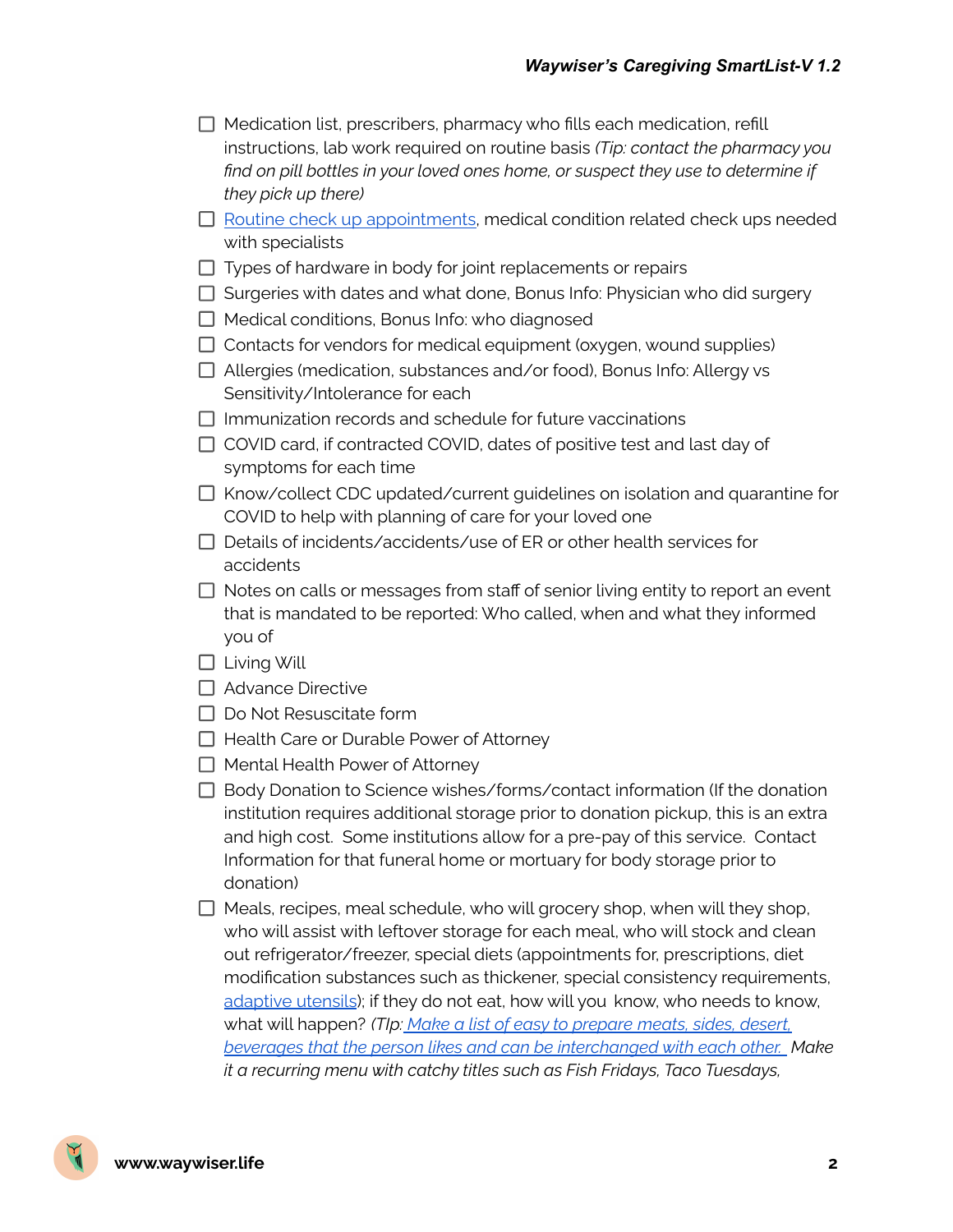*Meatloaf Mondays, Wednesday Wild Card Meal or Tamale Thursday. This can help you and your loved one plan and know what to expect each day)*

- **D** Food [Delivery](https://waywiser.life/wordtothewise/7-favorite-grocery-delivery-apps/) for help
- $\Box$  Clergy name and contact information
- $\Box$  Funeral Home name and contact information/funeral plot or purchased services, written obituary
- $\Box$  Church or other spiritual or faith community name and contact information
- $\Box$  Preferred hospital name and contact information
- $\Box$  Service animals papers and registry information

## ➔ **FINANCIAL**

- *● Basic*
	- Redirect [Mail/Cancel](https://www.usps.com/manage/mail-for-deceased.htm) Mail
	- □ [Unclaimed](https://www.usa.gov/unclaimed-money#item-37222) Property Search
	- [Reporting](https://www.usa.gov/stop-scams-frauds) Scams and Fraud
	- Credit [Report/](https://www.annualcreditreport.com/index.action)Credit [Freeze](https://www.consumer.ftc.gov/articles/what-know-about-credit-freezes-and-fraud-alerts) (lifting a credit [freeze\)](https://www.usa.gov/credit-reports)/[Errors](https://www.consumer.ftc.gov/articles/disputing-errors-your-credit-reports) on [Report](https://www.consumer.ftc.gov/articles/disputing-errors-your-credit-reports)/[Sample](https://www.consumer.ftc.gov/articles/sample-letter-disputing-errors-credit-reports-business-supplied-information) Dispute Letter for Errors on Credit Report
	- $\Box$  Bank account numbers
	- $\Box$  Debit Card Pin
	- $\Box$  Safe deposit box key: look for storage fees on accounts to determine if they had a Safe Deposit Box (may only be annual fee)
	- $\Box$  Routing numbers for banks
	- $\Box$  Titles and deeds
	- $\Box$  Insurance policy details
	- $\Box$  Deposit methods
	- $\Box$  Homeowner's insurance coverage
	- $\Box$  Home warranty coverage and claim process
	- $\Box$  Employer insurances (worker's comp or liability)
	- $\Box$  Flexible Spending Accounts, Health Services Accounts
	- Debit Cards, Credit Cards, Gift Cards, Membership Cards (AAA, AARP)
	- [DIsputing](https://www.consumer.ftc.gov/articles/disputing-errors-your-credit-reports) Errors on Credit Cards
	- $\Box$  Forms required for insurance claims/payouts and instructions on how to file
	- $\Box$  Will
	- □ Financial or Durable Power of Attorney (recommended to sign an updated version about every 5 years or so) (if not in place you will need to seek [guardianship](https://www.agingcare.com/articles/how-to-get-guardianship-of-elderly-parents-140693.htm) or conservatorship in order to access accounts through the courts)
	- [Guardianship](https://waywiser.life/wordtothewise/what-is-a-conservatorship/) papers or Conservator papers
	- $\Box$  Executor of Will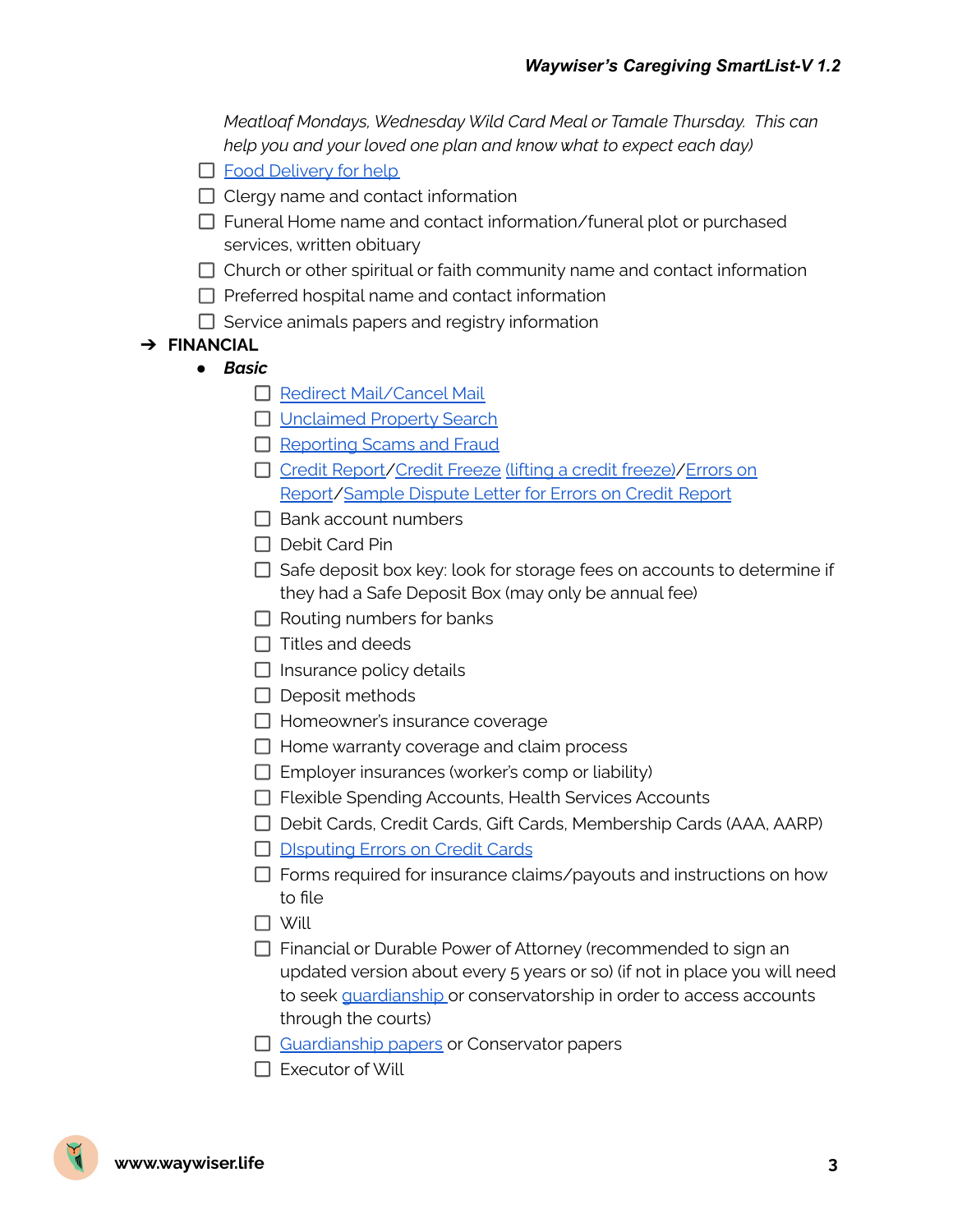- $\Box$  Tax forms (any and all forms that are required to file for taxes), who will prepare and file, when it will be filed and where the debit or credit will deposit or deduct from
- □ Filing Taxes After [Death](https://www.irs.gov/businesses/small-businesses-self-employed/deceased-taxpayers-filing-the-final-returns-of-a-deceased-taxpayer) (Do I need to file a Tax [Return?\)](https://www.irs.gov/help/ita/do-i-need-to-file-a-tax-return) [\(Instructions\)](https://www.irs.gov/help/ita/how-do-i-file-a-deceased-persons-tax-return)
- Previous year's tax returns (If [deceased\)](https://www.irs.gov/businesses/small-businesses-self-employed/deceased-taxpayers-getting-information-from-the-irs)
- $\Box$  People who may be financially impacted by your death/health issues and contact information
- □ [Caregiving](https://waywiser.life/wordtothewise/caregiver-tax-deductions/) Taxes/Tax Credits
- $\Box$  Reporting death to financial [institutions](https://www.usa.gov/family-legal#item-214085)
- $\Box$  Benefits and Insurance for People with [Disabilities](https://www.usa.gov/disability-benefits-insurance)

#### *● Assets*

- $\Box$  Proof of income streams
- $\Box$  Stocks
- **C** Life [Insurance](https://content.naic.org/cipr_topics/topic_life_insurance.htm)
- $\Box$  Insurance policies
- □ Wages
- $\Box$  Tax return Payment
- $\Box$  Family trusts
- $\Box$  Social Security
- □ Unemployment
- $\Box$  Lawsuit Payment Recipient
- $\Box$  Disability income
- Retirement funds[/pensions](https://www.usa.gov/retirement#item-37502) [\(Unclaimed](https://www.pbgc.gov/about/pg/contact/contact-unclaimed) Pension Lookup)/Civil [Service](https://www.opm.gov/retirement-services/) [Retirement](https://www.opm.gov/retirement-services/)/Thrift [Savings](https://www.tsp.gov/) Plan/Military Credit Toward Civil [Service](https://www.opm.gov/retirement-services/fers-information/service-credit/#military) [Retirement](https://www.opm.gov/retirement-services/fers-information/service-credit/#military)/Is pension or annuity [taxable?/](https://www.irs.gov/help/ita/is-my-pension-or-annuity-payment-taxable)[Survivor](https://www.opm.gov/retirement-services/my-annuity-and-benefits/life-events/death/report-of-death/) of Federal [Employee](https://www.opm.gov/retirement-services/my-annuity-and-benefits/life-events/death/report-of-death/) Retiree
- $\Box$  Family members/gifts
- $\Box$  Rental properties
- $\Box$  Liquidation of assets
- $\Box$  Consignment stores/apps/Small business sales (Poshmark, Etsy)
- $\Box$  Electronic money exchanges (Venmo/Zelle)
- *Liabilities (Tip: Always keep receipts for any expenditures on your loved one in one place)*
	- Managing [Debt/Counseling](https://www.usa.gov/debt) and Bankruptcy Filing
	- □ Utilities (gas, water, trash, recycle, internet, sewer/waste water, cable, electricity, telephone, cell phone)
	- $\Box$  Daily life expenses (gas, food, clothing, toiletries, food preparation items/utensils, incontinence supplies, cleaning supplies, medications, first aid supplies)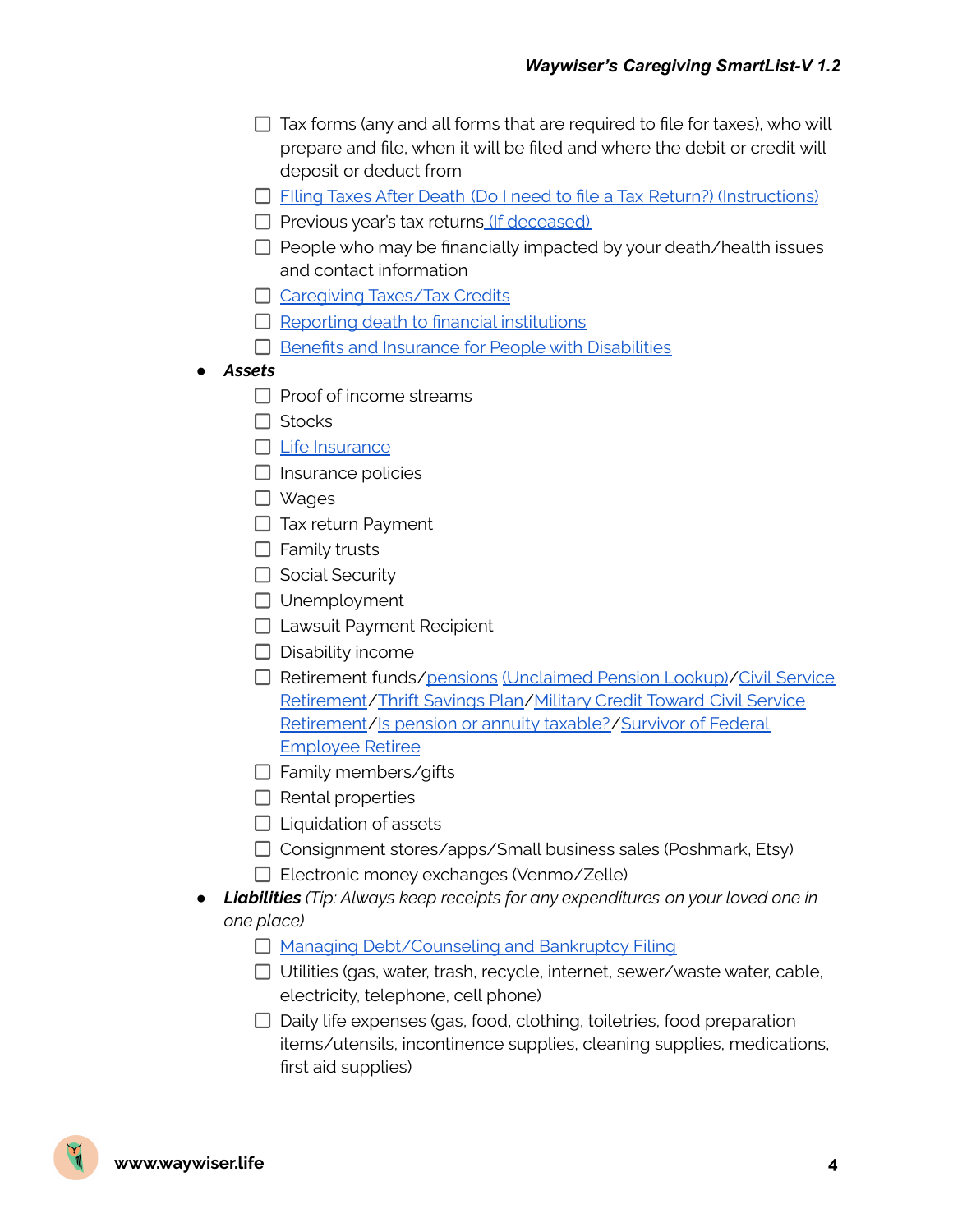- □ Mortgages, [Personal](https://www.usa.gov/family-legal#item-214085) Property Taxes, payments on loans, insurance premiums, reverse mortgages (Taking over [Mortgage](https://www.consumerfinance.gov/about-us/newsroom/cfpb-clarifies-mortgage-lending-rules-to-assist-surviving-family-members/) after [death\)](https://www.consumerfinance.gov/about-us/newsroom/cfpb-clarifies-mortgage-lending-rules-to-assist-surviving-family-members/)/Home [Equity](https://files.consumerfinance.gov/f/201204_CFPB_HELOC-brochure.pdf) Lines of Credit
- $\Box$  Other bills (and when they are due next)
- $\Box$  Credit card balances and limits
- $\Box$  Pending checks or wire transfers
- Debts owed on electronic money exchange platforms (Venmo/Zelle)
- $\Box$  Recurring bill pay/payments/scheduled transfers of funds to or from accounts
- $\Box$  Determine monthly budget for expenditures (document and record calculations as this will change and evolve through your caregiving journey)
- $\Box$  Property Taxes (paid through Mortgage or separate)

## ➔ **LIVING ACCOMODATIONS**

- $\Box$  House cleaning needs, who does it and when, cleaning supplies, cleaning tools (Tip: Break cleaning up into one room a day or every other day to help make it a smaller task to complete, put it on a calendar)
- $\Box$  Survey of property
- □ Listing/selling contracts/disclosures
- *● Seasonal preparation*
	- $\Box$  Clothing
	- $\Box$  HVAC
	- Outdoor faucets
	- $\Box$  Plants
	- $\Box$  Pets
	- $\Box$  Sprinkler systems
	- $\Box$  Pools/hot tubs
	- $\Box$  Vehicles/other personal property
	- Vacant houses owned
	- $\Box$  Snow removal plans
	- $\Box$  Back up electricity plans/generator gas/diesel fill ups
	- $\Box$  Hurricane and other disaster preparedness
	- $\Box$  Vaccinations (flu shot)

#### *● Home Maintenance*

- □ HVAC systems
- $\Box$  HVAC filter changes
- $\Box$  Smoke alarm/CO2 detector battery replacement
- $\Box$  Security alarm codes/battery replacement, update numbers
- $\Box$  Flashlight battery replacement
- $\Box$  Emergency kits, location of and contents (some expire)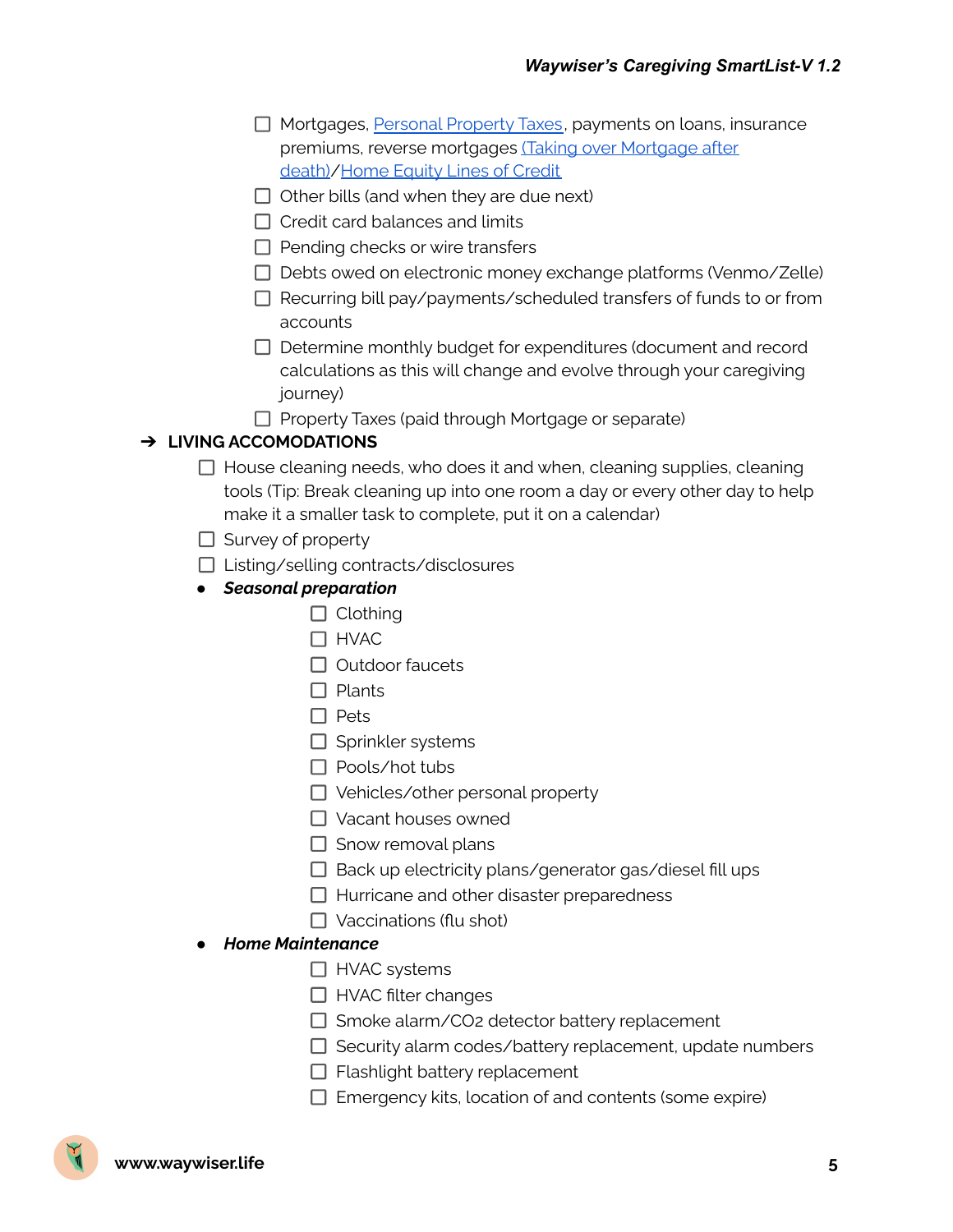|                                                                              | $\Box$ Water filtration systems and salt additions                                                                                                                                                                                                                                                                                                                                    |
|------------------------------------------------------------------------------|---------------------------------------------------------------------------------------------------------------------------------------------------------------------------------------------------------------------------------------------------------------------------------------------------------------------------------------------------------------------------------------|
|                                                                              | Refrigerator filter changes                                                                                                                                                                                                                                                                                                                                                           |
|                                                                              | $\Box$ Yard sprinkler system checks and schedules, monitoring for<br>leaks, some states/counties require inspections on a certain<br>schedule, adjustment requirements from state/city/county<br>during droughts                                                                                                                                                                      |
|                                                                              | $\Box$ Cleaning out refrigerator and freezer of rotten/bad items<br>routinely                                                                                                                                                                                                                                                                                                         |
|                                                                              | Toilets                                                                                                                                                                                                                                                                                                                                                                               |
|                                                                              | $\Box$ Light bulb changes                                                                                                                                                                                                                                                                                                                                                             |
|                                                                              | $\Box$ Dryer vent cleanings                                                                                                                                                                                                                                                                                                                                                           |
|                                                                              | $\Box$ Chimney sweepings                                                                                                                                                                                                                                                                                                                                                              |
|                                                                              | $\Box$ Leaf collection                                                                                                                                                                                                                                                                                                                                                                |
|                                                                              | $\Box$ Cutting back trees off house to prevent pests                                                                                                                                                                                                                                                                                                                                  |
|                                                                              | $\Box$ Pest control                                                                                                                                                                                                                                                                                                                                                                   |
|                                                                              | $\Box$ Cutting grass/other lawn maintenance                                                                                                                                                                                                                                                                                                                                           |
|                                                                              | $\Box$ Pool maintenance                                                                                                                                                                                                                                                                                                                                                               |
|                                                                              | $\Box$ Hot tub maintenance                                                                                                                                                                                                                                                                                                                                                            |
|                                                                              | $\Box$ Deck/fence painting/staining                                                                                                                                                                                                                                                                                                                                                   |
|                                                                              | $\Box$ Cleaning gutters                                                                                                                                                                                                                                                                                                                                                               |
|                                                                              | $\Box$ Vehicle safety checks (tires, oil, wiper fluid, antifreeze, wiper<br>replacement, AC filters, documents from any accidents in<br>vehicle, registration documents, inspection documents,<br>insurance proof, first aid kit contents refilled/up to date, spare<br>tire, lug lock keys if needed), toll payment system balances,<br>debts or contact information to renew/refill |
|                                                                              | $\Box$ Window cleaning (to prevent someone from using ladders                                                                                                                                                                                                                                                                                                                         |
|                                                                              | proactively)                                                                                                                                                                                                                                                                                                                                                                          |
|                                                                              | $\Box$ Oven cleaning                                                                                                                                                                                                                                                                                                                                                                  |
|                                                                              | Cleaning up dog poop in yard if pet, litter box changes, cage or<br>tank changes, vet appointments, proof of vaccinations,<br>registrations or licenses, pet supplies, food, medications, hair<br>management, beds, leash, collar, tags, nail cutters, emergency<br>placement if loved one is hospitalized in middle of<br>night/suddenly/extended period of time                     |
|                                                                              | Home Safety Checklist/Inspection with plans for any needed modifications                                                                                                                                                                                                                                                                                                              |
| Indoor plant care                                                            |                                                                                                                                                                                                                                                                                                                                                                                       |
| Keys to property items (houses, cars, boats, lawnmowers, locks, safes, guns, |                                                                                                                                                                                                                                                                                                                                                                                       |

chests, china cabinets, closets)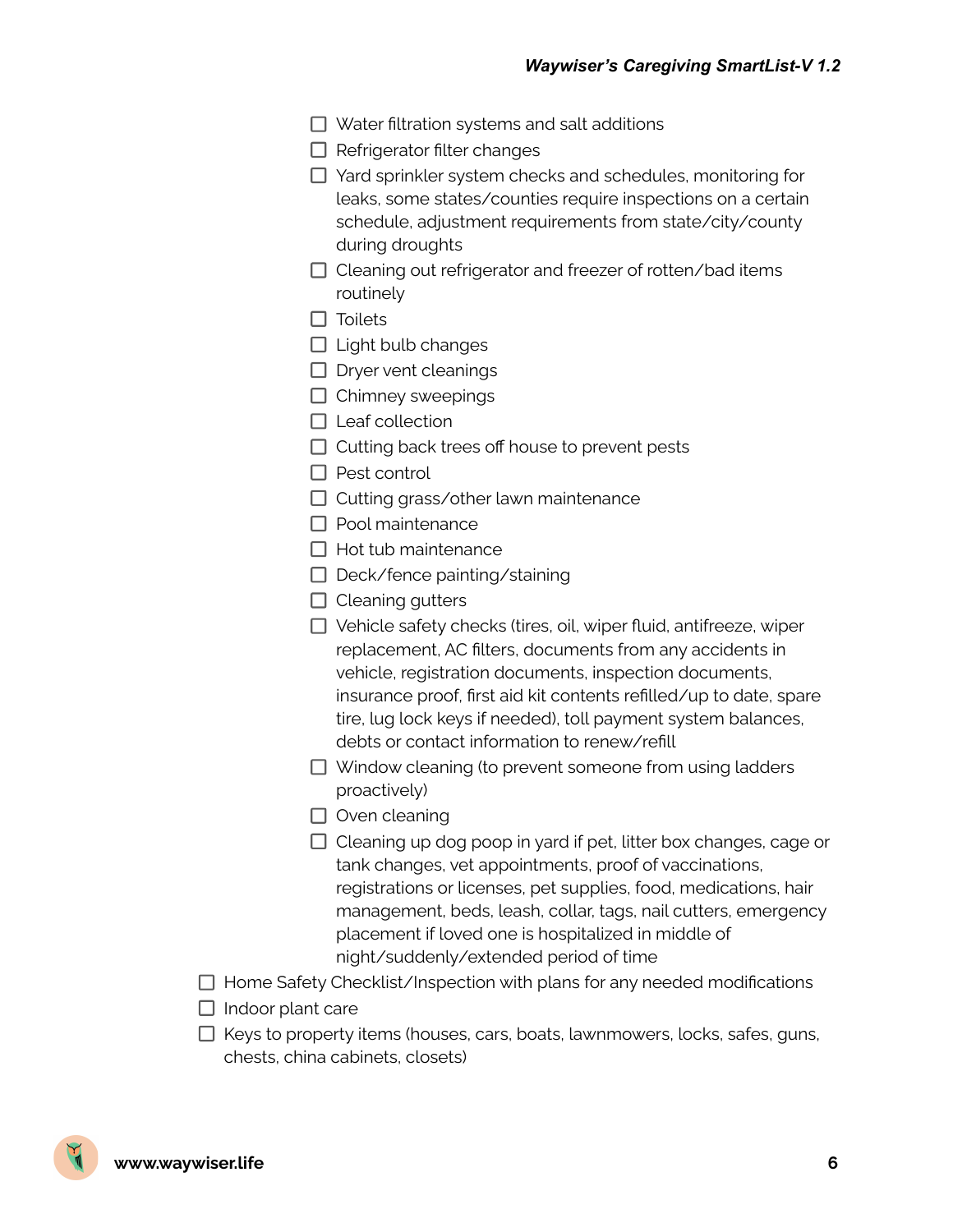- $\Box$  Medical device repair/safety/calibration (scales for those with CHF, blood pressure cuffs for those with high blood pressure), contacts for such needed repairs/maintenance
- $\Box$  Contracts or rental agreements from senior living communities or services
- $\Box$  Job descriptions and/or policies determined for hired caregivers/service technicians/handyman
- $\Box$  Transportation to appointments, who will transport, when do they need it, how will they physically accomplish the transport, who coordinates it all, who tracks that it happens to and from event, public transportation costs/cards/tokens
- $\Box$  Safe driving assessment, reporting requirements, updates to licensing entity or physician, copies of medical documents needed to renew license if need be

# ➔ **INTELLECTUAL PROPERTY**

- □ Websites for records (health/financial/tax/business operations, stocks), memberships, accounts, email, calendars, contacts/address books)
- $\Box$  Logins and passwords to all of the above
- □ Computer login/password
- $\Box$  Password to cell phone
- $\Box$  Access to any purchased Cloud storage
- ➔ **SENTIMENTAL ITEMS** (may want to inventory with loved one)
	- $\Box$  Jewelry/appraisals and insurance policies covering of such
	- $\Box$  Family photos (where are they stored, if electronic, account information)
	- $\Box$  Books
	- $\Box$  Videos (where are they stored, if electronic, account information)
	- $\Box$  Coins/other collections (value estimations, insurance policies)
	- $\Box$  Paintings/art (insurance policies, appraisals, receipts of sale, artist information)
	- $\Box$  Furniture (insurance policies, appraisals, receipts of sale, manufacturing information)
	- Genealogy [documents/files](https://www.usa.gov/genealogy)

# ➔ **FUTURE PLANNING**

- $\Box$  Voting locations and if [registered](https://www.usa.gov/election-office) for home (or new home if in senior living), voter [registration](https://www.usa.gov/election-office) cards
- $\Box$  Application for absentee voting
- $\Box$  Needs assessment to determine where the individual will be and what they might need assistance within one, two or ten years to plan for the above information and decision making (Waywiser's Caregiving Guide as Interactive Planning Tool, www.waywiser.life)